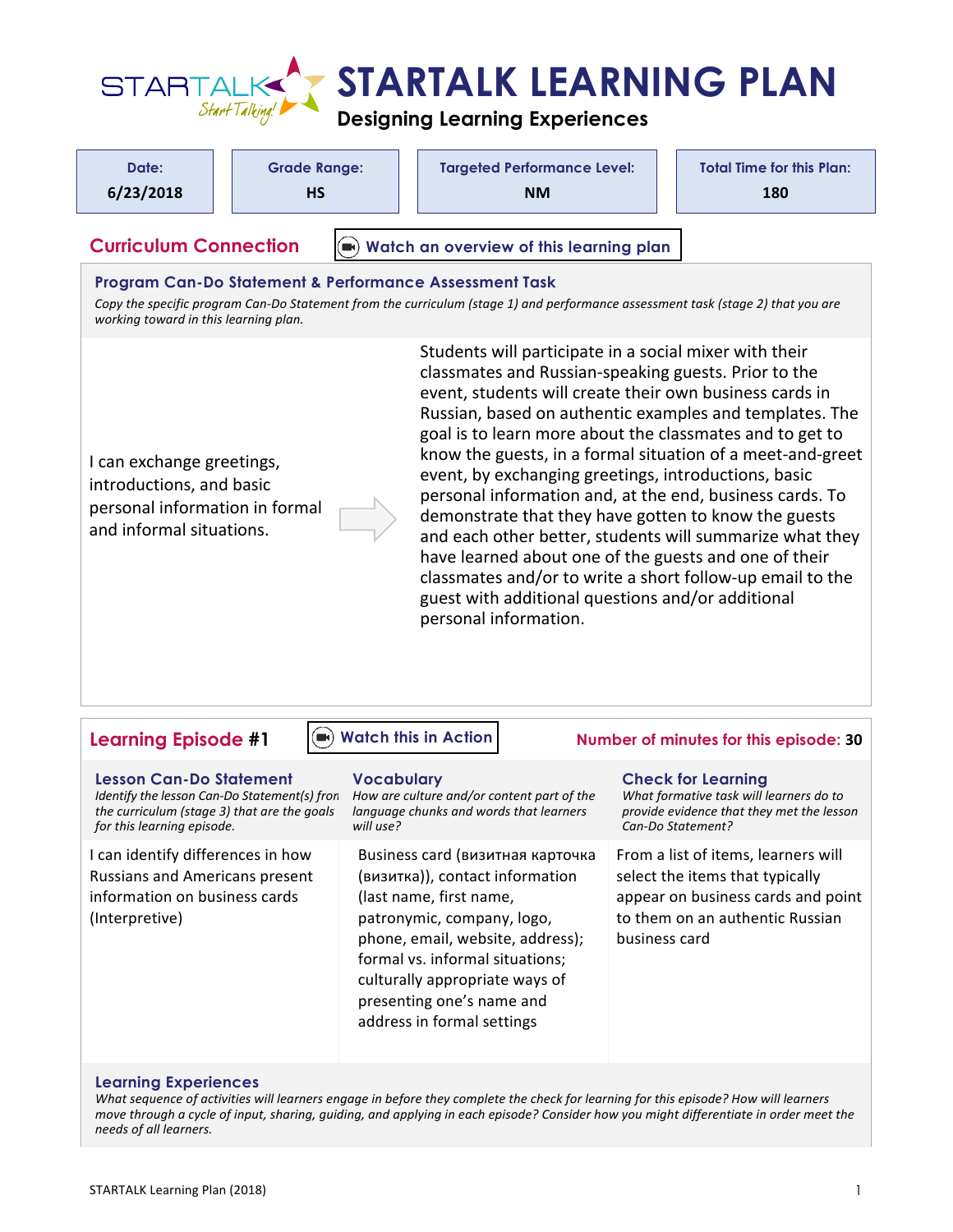- 1. Learners view an excerpt from an authentic video on business cards; teacher asks what the topic of the video is; is it a formal or informal situation (I do)
- 2. Learners brainstorm what elements may appear on a business card (I do and We do)
- 3. Learners read the list of items from which they identify the items that typically appear on a business card; then compare in pairs (We do)
- 4. Learners name each element of an authentic business card (displayed on a ppt slide) using the vocabulary from #3 (We do and You do)

#### **Materials Needed**

What authentic resources, supplies, and other materials will you need to successfully implement this learning episode?

- YouTube link for video on business cards:<https://youtu.be/6KWFkjFtDF4?t=1m12s>
- [Handoutwith](https://startalk.umd.edu/public/system/files/resources/kent_russian1_h1_business_cards_for_video.docx) items(forlearnerstomarkthe itemsthattypicallyappearon business cards
- Image of an authentic business card to display
- Powerpoint Presentation [\(PDF Version\),](https://startalk.umd.edu/public/system/files/resources/kent_russian1_businesscards.pdf) [\(PPT Version\)](https://startalk.umd.edu/public/system/files/resources/kent_russian1_businesscards.pptx)

## **Learning Episode #2 Number of minutes for this episode: 30**

| <b>Lesson Can-Do Statement</b>                                                                                                | <b>Vocabulary</b>                                                                                                           | <b>Check for Learning</b>                                                                                                                                                                                                      |
|-------------------------------------------------------------------------------------------------------------------------------|-----------------------------------------------------------------------------------------------------------------------------|--------------------------------------------------------------------------------------------------------------------------------------------------------------------------------------------------------------------------------|
| Identify the lesson Can-Do Statement(s)                                                                                       | How are culture and/or content part of the                                                                                  | What formative task will learners do to                                                                                                                                                                                        |
| from the curriculum (stage 3) that are                                                                                        | language chunks and words that learners                                                                                     | provide evidence that they met the lesson                                                                                                                                                                                      |
| the goals for this learning episode.                                                                                          | will use?                                                                                                                   | Can-Do Statement?                                                                                                                                                                                                              |
| I can identify differences in how<br><b>Russians and Americans present</b><br>information on business cards<br>(Interpretive) | Vocabulary related to business<br>cards; cultural differences between<br>business card formats in Russia and<br>in the U.S. | Learners will be able to correct<br>the machine-translated version<br>of a Russian business card into<br>English using their knowledge of<br>cultural differences in formats of<br>business cards in Russia and in<br>the U.S. |

### **Learning Experiences**

*What sequence of activities will learners engage in before they complete the check for learning for this episode? How will learners move through a cycle of input, sharing, guiding, and applying in each episode? Consider how you might differentiate in order meet the needs of all learners.*

- 1. Teacher presents two authentic business cards—a Russian one and an American one—to learners (I do)
- 2. In pairs, learners compare the Russian business card to the American business card, circling the differences, and report their findings back to class (We do and You do)
- 3. Learners are presented with a situation: Mr. Ivanov, a Russian businessman, is flying to the U.S.; it is his first time in an English-speaking country. Thus, he needs his business card translated into English. He runs his Russian card through a machine translation tool. Is the result up to par? Teacher and learners brainstorm what may have gone wrong (We do)
- 4. Learners help Mr. Ivanov edit the machine-translated version of the card, working individually and/or in pairs (You do)
- 5. Learners report their results back to class (You do)

#### **Materials Needed**

What authentic resources, supplies, and other materials will you need to successfully implement this learning episode?

- Russian and American authentic business cards for comparison
- [Handouts](https://startalk.umd.edu/public/system/files/resources/kent_russian1_h2_business_cards_to_match_to_situations.docx) with Russian and American business cards

### **Learning Episode #3 Number of minutes for this episode: 30**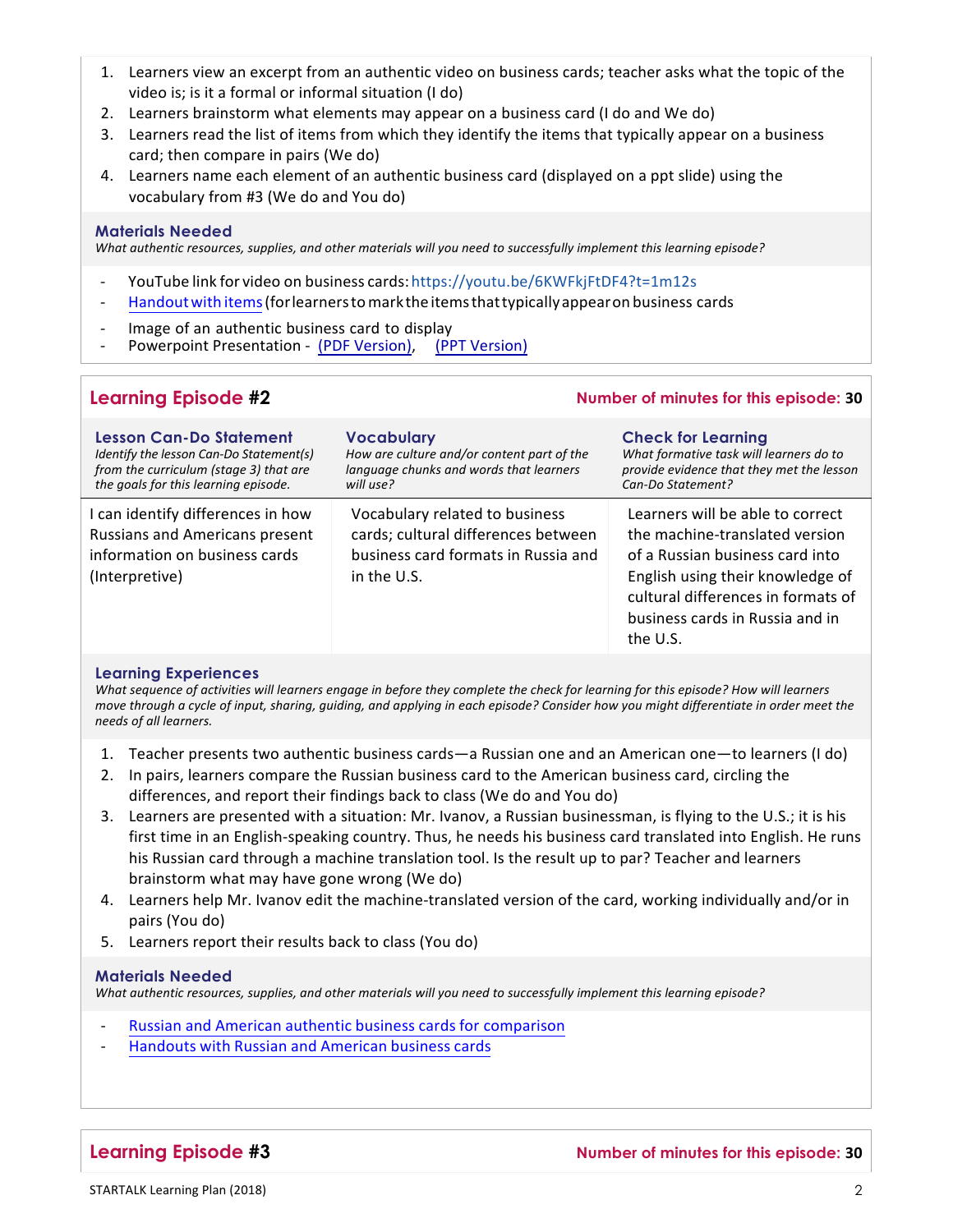| <b>Lesson Can-Do Statement</b>                                                                                                                                                                                                            | <b>Vocabulary</b>                                                                                                   | <b>Check for Learning</b>                                                                                                                                             |
|-------------------------------------------------------------------------------------------------------------------------------------------------------------------------------------------------------------------------------------------|---------------------------------------------------------------------------------------------------------------------|-----------------------------------------------------------------------------------------------------------------------------------------------------------------------|
| Identify the lesson Can-Do Statement(s)                                                                                                                                                                                                   | How are culture and/or content part of the                                                                          | What formative task will learners do to                                                                                                                               |
| from the curriculum (stage 3) that are                                                                                                                                                                                                    | language chunks and words that learners                                                                             | provide evidence that they met the lesson                                                                                                                             |
| the goals for this learning episode.                                                                                                                                                                                                      | will use?                                                                                                           | Can-Do Statement?                                                                                                                                                     |
| I can view authentic Russian<br>business cards and, by<br>interpreting cognates, context,<br>and images, identify which<br>person I should contact re<br>banking, library,<br>college/university, cultural<br>events, etc. (Interpretive) | Vocabulary related to business cards<br>and professions, names of<br>businesses and organizations<br>Why? - Because | Learners will be able to identify<br>which person or company they<br>should contact in a number of<br>situations that they may run into<br>on their study-abroad trip |

#### **Learning Experiences**

*What sequence of activities will learners engage in before they complete the check for learning for this episode? How will learners move through a cycle of input, sharing, quiding, and applying in each episode? Consider how you might differentiate in order meet the needs of all learners.*

- 1. Teacher introduces the situation: You are in Russia doing your study-abroad. Your friend gave you several business cards in case you need help with something; e.g., cell-phone repair, translator for your diploma, etc. (I do)
- 2. Teacher models the activity for Situation 1 and re-enters structures for "Why?" "Because..." (I do)
- 3. Learners match business cards to appropriate situations; the learners are given more business cards than situations to avoid "and this is the last one left" scenario; then compare results with a partner (We do and You do)
- 4. Learners show the appropriate card for each situation the teacher points to (We do)
- 5. Learners circle and point to the word(s) that helped them match the cards to the situations and use the "because" structure in their responses (You do)

### **Materials Needed**

What authentic resources, supplies, and other materials will you need to successfully implement this learning episode?

- PPT to [present](https://startalk.umd.edu/public/system/files/resources/kent_russian1_businesscards.pptx) and model the activity
- Handouts with situations that reflect experiences possible when studying abroad in the target language country
- Authentic business cards to match to the situations (authentic business cards can be found on the Internet)

| <b>Learning Episode #4</b>                                                                                                                                  | (a) Watch this in Action                                                                                                                    | Number of minutes for this episode: 30                                                                                                 |
|-------------------------------------------------------------------------------------------------------------------------------------------------------------|---------------------------------------------------------------------------------------------------------------------------------------------|----------------------------------------------------------------------------------------------------------------------------------------|
| <b>Lesson Can-Do Statement</b><br>Identify the lesson Can-Do Statement(s)<br>from the curriculum (stage 3) that are<br>the goals for this learning episode. | <b>Vocabulary</b><br>How are culture and/or content part of the<br>language chunks and words that learners<br>will use?                     | <b>Check for Learning</b><br>What formative task will learners do to<br>provide evidence that they met the lesson<br>Can-Do Statement? |
| I can create my business card in<br>Russian using authentic examples<br>and templates (Presentational)                                                      | Vocabulary for business cards and<br>personal information; knowledge of<br>culturally appropriate conventions<br>for Russian business cards | Learners will be able to create<br>their own business card in<br>Russian that they can use in<br>relevant study-abroad situations      |

#### **Learning Experiences**

*What sequence of activities will learners engage in before they complete the check for learning for this episode? How will learners move through a cycle of input, sharing, guiding, and applying in each episode? Consider how you might differentiate in order meet the needs of all learners.*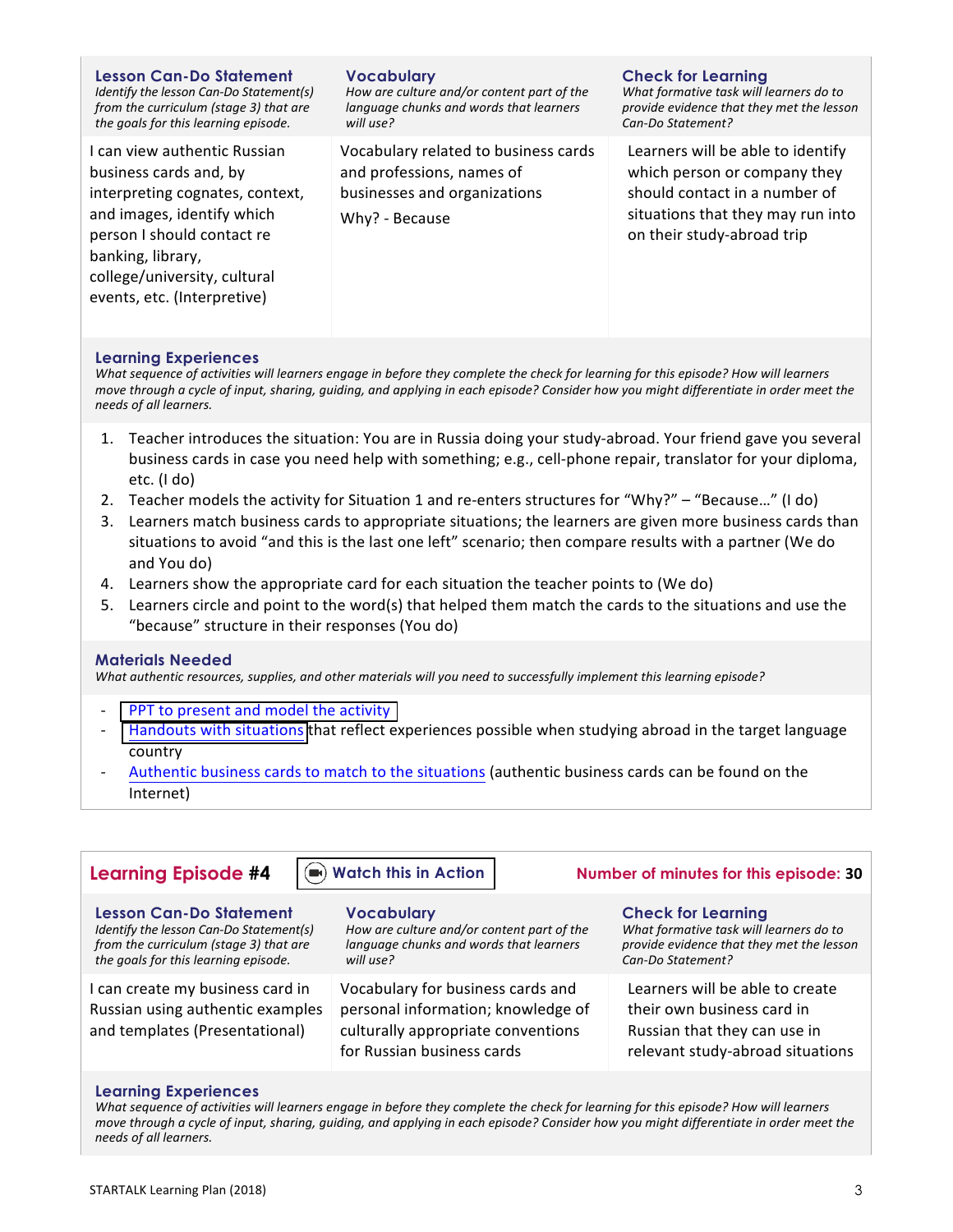- 1. Teacher presents student business cards to learners (I do)
- 2. Learners answer teacher's questions about the cards (the person's last name, first name, patronymic; what school the person attends; where s/he lives, etc.) (We do)
- 3. Learners brainstorm what they can include on their business cards (We do)
- 4. On Padlet, learners write the information they will include on their cards (name, occupation, contact information, school/college) (We do and You do)
- 5. Learners start designing their own business cards using templates available in MS Word or other software (You do)
- 6. Note: Learners finish working on their business cards during their homework time

### **Materials Needed**

What authentic resources, supplies, and other materials will you need to successfully implement this learning episode?

- Student business cards (authentic and/or created by former learners in the past)
- Padlet for the activity; it allows learners to work collaboratively and helps the teacher monitor progress and help when needed
- Laptops; templates for creating business cards

| <b>Learning Episode #5</b>                                                                                                                           | Number of minutes for this episode: 30                                                                                       |                                                                                                                                                                                 |
|------------------------------------------------------------------------------------------------------------------------------------------------------|------------------------------------------------------------------------------------------------------------------------------|---------------------------------------------------------------------------------------------------------------------------------------------------------------------------------|
| Lesson Can-Do Statement<br>Identify the lesson Can-Do Statement(s)<br>from the curriculum (stage 3) that are<br>the goals for this learning episode. | <b>Vocabulary</b><br>How are culture and/or content part of the<br>language chunks and words that learners<br>will use?      | <b>Check for Learning</b><br>What formative task will learners do to<br>provide evidence that they met the lesson<br>Can-Do Statement?                                          |
| I can exchange introductions and<br>basic personal information with<br>people who are new to me, e.g.,<br>guests (Interpersonal)                     | Formal greetings and introductions;<br>cultural conventions for meeting a<br>new person and for exchanging<br>business cards | Learners will meet Russian-<br>speaking guests from the<br>community and carry on an<br>introductory dialog with them<br>and with each other while<br>exchanging business cards |

#### **Learning Experiences**

*What sequence of activities will learners engage in before they complete the check for learning for this episode? How will learners move through a cycle of input, sharing, quiding, and applying in each episode? Consider how you might differentiate in order meet the needs of all learners.*

- 1. Teacher models an introductory dialog (formal) with one of the Russian-speaking guests (I do)
- 2. Teacher models the dialog with one or more students (We do)
- 3. The mixer begins. Learners go from one guest or student to another and carry on a dialog (meet each other, exchange basic contact information, exchange business cards, and say good-bye in culturally appropriate ways) (You do)
- 4. Learners thank the guests and sing their favorite target culture song to them (You do)

### **Materials Needed**

*What authentic resources, supplies, and other materials will you need to successfully implement this learning episode?* 

- Russian-speaking guests from the community
- Learners' business cards (printed out)

#### **Lesson Can-Do Statement**

*Identify the lesson Can-Do Statement(s) from the curriculum (stage 3) that are the goals for this learning episode.*

#### **Vocabulary**

How are culture and/or content part of the *language chunks and words that learners will use?*

## **Learning Episode #6 Number of minutes for this episode: 30**

#### **Check for Learning**

What formative task will learners do to *provide evidence that they met the lesson Can-Do Statement?*